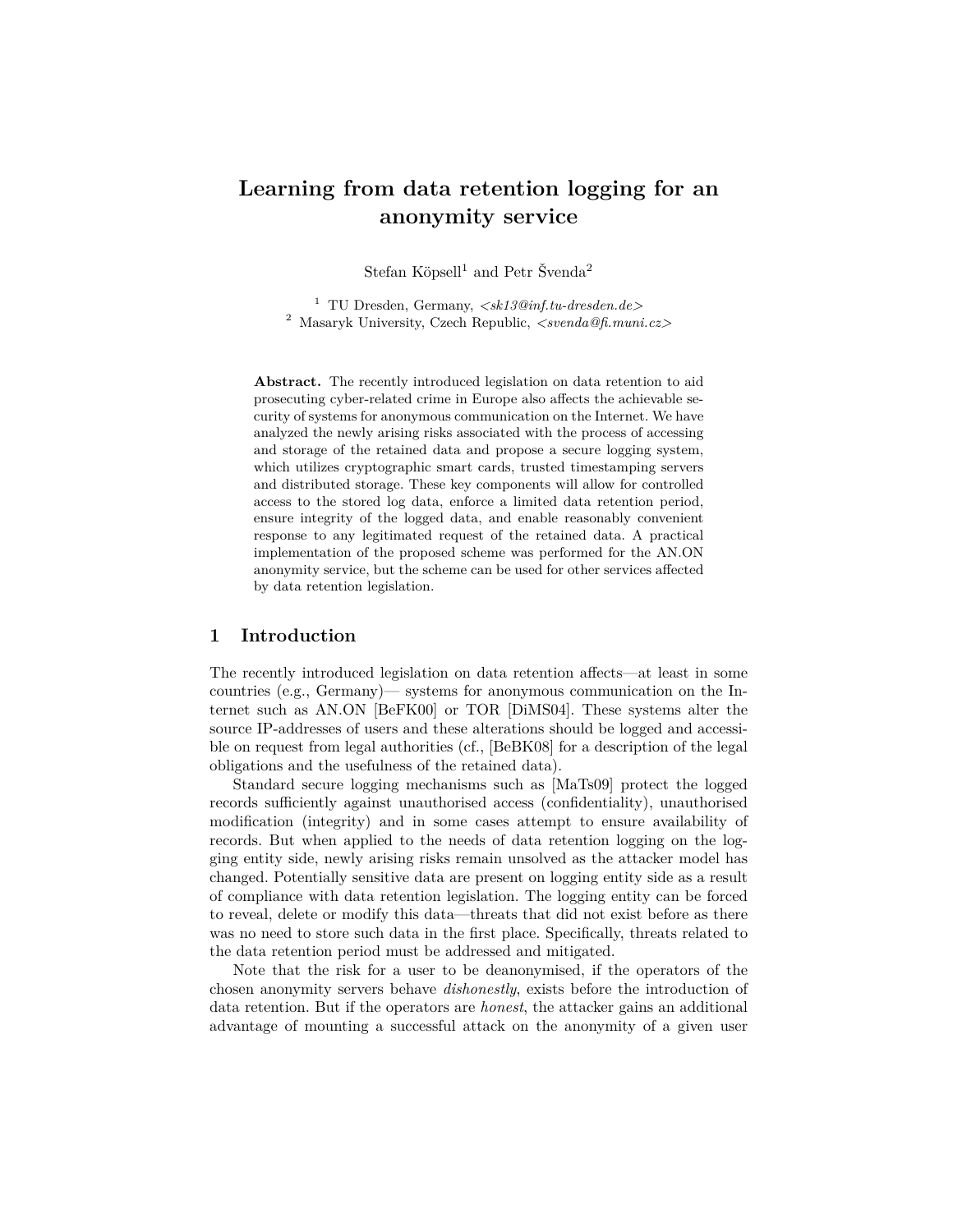with the help of retained data. Moreover, it is now possible for the attacker to start his attack *after the fact* (i.e. after the activity, the attacker wants to deanonymise took place). This was not possible before, as the attacker had to log the anonymised and encrypted traffic at the time of this activity in order to analyze it later on.

Completely new risks arise from the fact that the logged data is used for law enforcement. One such attack results in the risk of the attacker modifying the logged data so that an innocuous user of the anonymity service becomes suspicious. For an operator of an anonymisation server, the new risk is that an attacker forces him to modify the logged data in such a way (or at least in a way which hides the criminal activities of the attacker). So, our solution should not only protect the users of the anonymity service but also its operators.

A demand for the practical implementation originates from the needs of the AN.ON anonymity service. This anonymity service has been open to public since 2000 and has to fulfil the legal obligations given by the data retention legislation. But the proposed logging scheme can be used for other services affected by the data retention legislation as well. More generally, the scheme can be used for any logging service where the logged records are accessible only for a limited time period or where knowledge of cryptographic secrets might lead to personal threats of the holder.

TBD: to be actualized TBD Our paper is organised as follows: the first section describes the requirements for data retention logging and summarizes related work. The second section describes the logging scheme and analyzes security of the scheme. This section also provides an overview of the steps involved in logging and answering requests. Selected properties of practical implementation and results of the performance analysis are given in section three, followed by conclusions in section four.

#### **1.1 Legal and operational requirements on logging of retained data**

In this section, we summarize the requirements for the retained data and the logging procedures. These are general requirements applicable to any service which needs to be compliant with the EC data retention directive. They can be derived from the legal obligations (R1–R4) and the operational needs (R5). Moreover, they can be classified as functional requirements (R1; what the system should *do*) and non-functional requirements (R2–R5; how the system should *be*).

- **R1: Logged data has to include all statutory categories of data.** Article 5 of the data retention directive describes what types of services have to retain which data categories. National implementations of the directive could extend this. This functional requirement basically states that some meaningful data has to be logged and that logging of (e.g.) random data would not be sufficient.
- **R2: Logged data have to be deleted after a specific period of time.** This means that logged records cannot be accessed outside a given data retention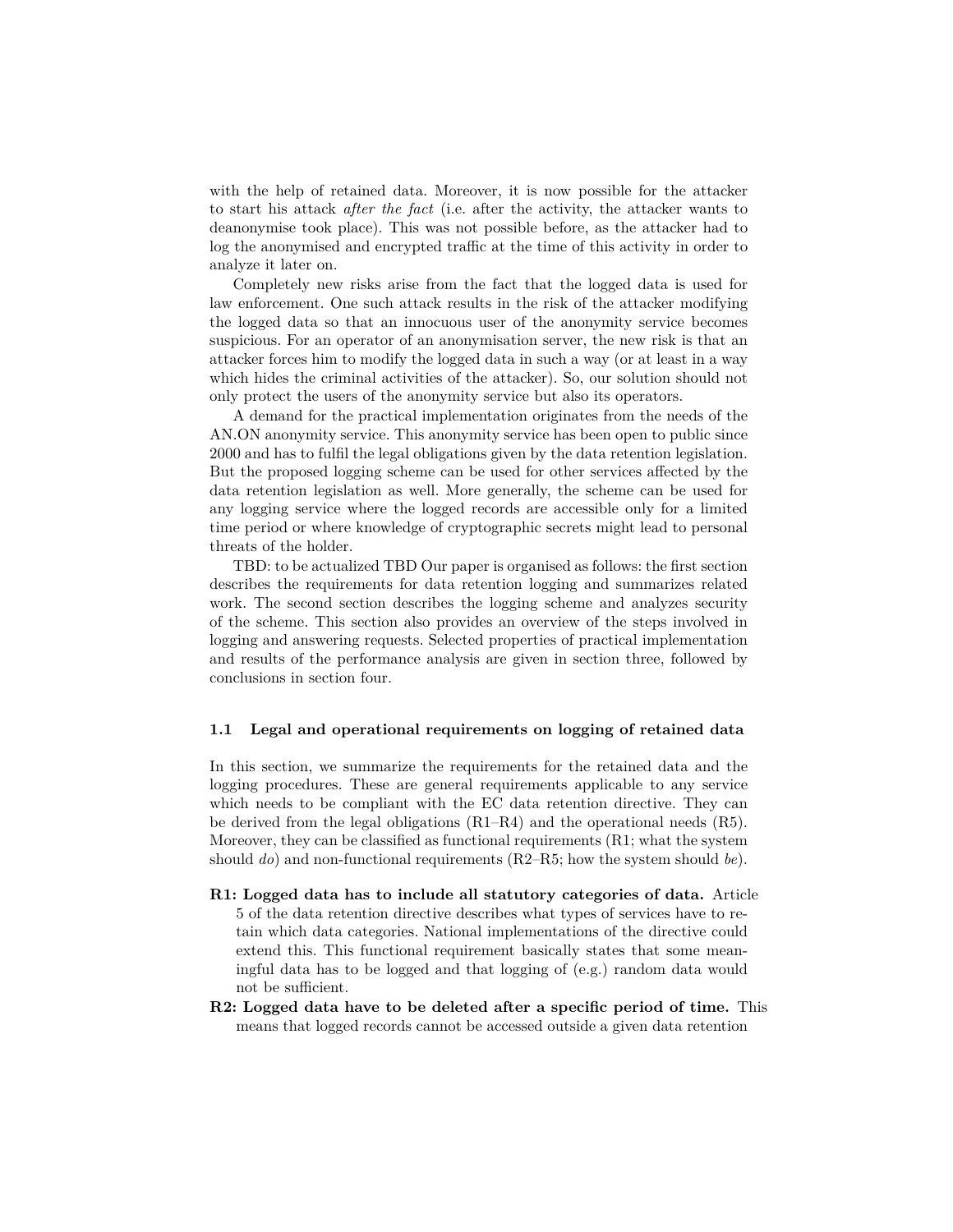period. In the following text we use the term "outdated" to describe a property of a given item (cryptographic key, log entry etc.) to which the access should be prevented because the related retention period already expired.

- **R3: Logged data need to be accessible,** so that requests from law enforcement agencies can be answered without undue delay.
- **R4: Logged data have to be secure,** so that no access to the logged data by unauthorised person is possible. This requirement covers confidentiality as well as integrity of the logged records. Note that in our case the integrity means that the operator can detect if the logged data have been altered—it is not necessary that the operator proves something to the third party.
- **R5: The cost of logging has to be reasonable.** It includes the monetary costs (e.g. initial necessary investments, operational costs) but also the degradation of the overall performance of the system as well as the organisational overhead.

#### **1.2 Related work**

Mechanisms for secure logging were previously described in the literature, e.g. [BeYe97, ScKe99, Acco05, Holt06,WSBL08,MaTs09]. One of the presented ideas was the use forward-secure MACs to protect the integrity of log entries. The use of hash chains ensures *forward integrity*, which means that any alterations of the log entries stored *before* the system was compromised could be detected.

The common idea of all of the mentioned schemes is to divide the timeline into several epochs. All log entries which belong to the same epoch are protected by the corresponding epoch key. Once the epoch is over, the key of that epoch is destroyed and a new one is generated for the next epoch. Usually the socalled key evolution scheme is used to derive the next key from the current one. Normally, one way function is used for key evolution. Thus, it is hard for an attacker who knows the key of the current epoch to calculate a valid key of any previous epoch. But as analysed in [MaTs09] the systems described in [BeYe97, ScKe99, Holt06] suffer from a so-called *truncation attack*—"a special kind of deletion attack, whereby the attacker deletes a contiguous subset of tailend log entries."For others, the idea of using hash chains for log file protection (used in [ScKe99, Acco05, Holt06,WSBL08]) is patented (US patent 5978475).

The European Telecommunications Standards Institute (ETSI) has also given some advices how to implement secure logging for data retention. The proposed mechanisms are described in the ETSI document TR  $102\,661$  . Lawful Interception (LI); Security framework in Lawful Interception and Retained Data environment" [**?**]. The document describes a general architecture for logging of retained data and describes how the retained data can be protected. But the proposed solution does not fit our needs because it is to "heavyweight" and contains some design flaws [reference needed].

TBD: related work in time limited data accessibility? TBD

Based on the reasons given, we decided to design and implement lightweight, patent-free scheme with special focus on data retention requirements.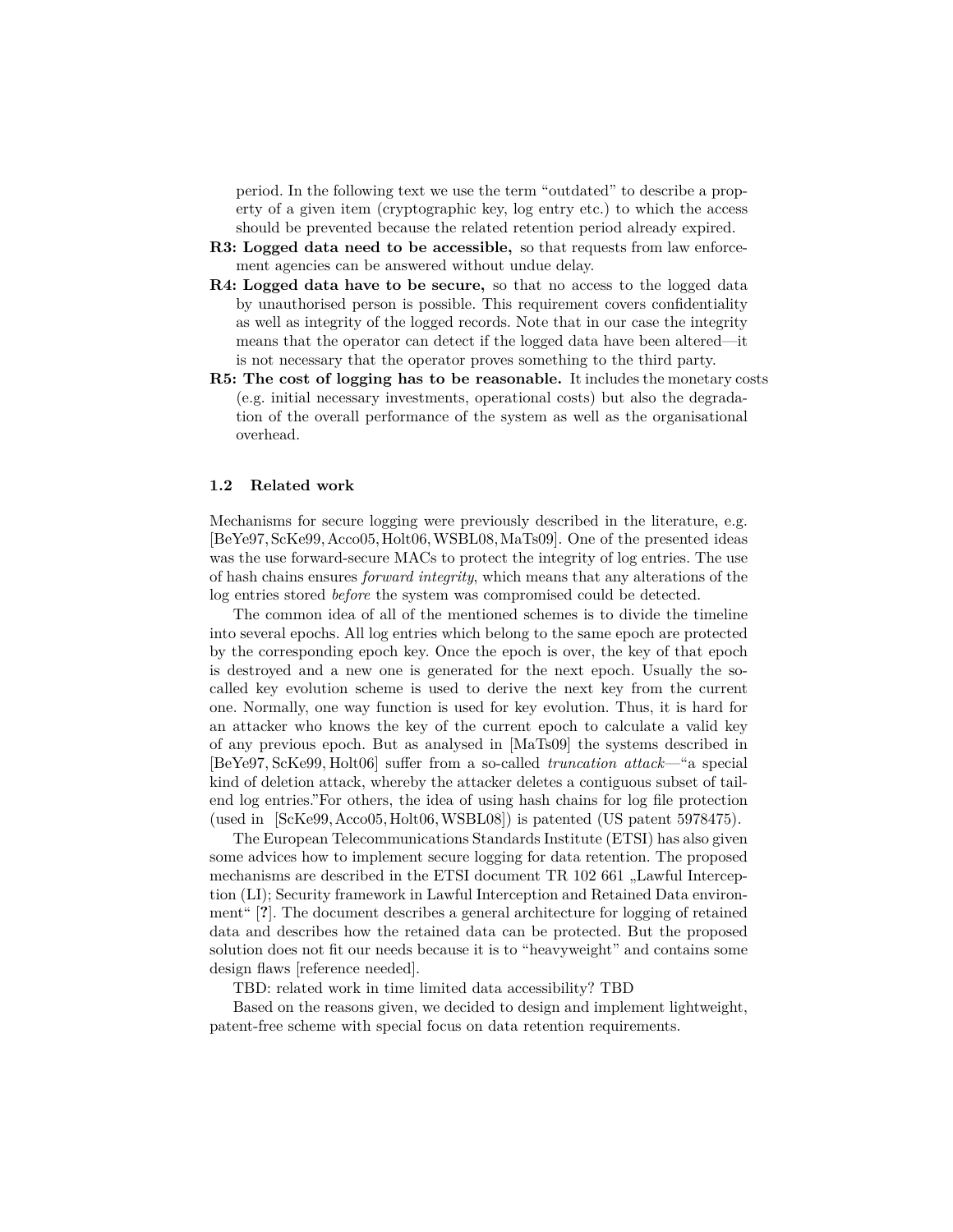# **2 The proposed scheme for secure logging**

The following roles are represented in the scheme:

- 1. Mix **operator** is responsible for general maintenance of Mix server(s) and logging required traffic data into protected log files. Mix operator does not need to be able to access content of the log files afterwards.
- 2. Law enforcement agency **officer** will issue the data retention request backed up by court order. The usual procedure is to issue the order and receive the response in the plaintext. One cannot assume that the law enforcement agencies can easily change such procedures e.g. integrate new cryptographic mechanisms.
- 3. Data retention request **responder** the entity responsible to collection and accession of protected log files, search for entries relevant to particular data retention request and responding to law enforcement officer. Serves as communication party for an officer.
- 4. External **storage(s)** responsible for the keeping of the log files with redundancy required to provide the reliable backup and integrity protection.
- 5. Trusted **time source(s)** responsible for providing the current date and time for the decision process about data retention period validity.

As the responsibility of Mix operator is only to keep logging software running and is usually the same person as the data retention requests responder, we will refer to both simply as an *operator* in the following text.

### **2.1 Data retention for anonymity services**

We have developed a secure logging scheme primarily for our anonymity service called AN.ON. which is based on Mixes. A Mix [Chau81] is a server which forwards messages thereby ensuring that an outsider (e.g. an eavesdropper) cannot link incoming and outgoing messages. This is accomplished by a combination of several (cryptographic) mechanisms. In order to enhance the trustworthiness of the anonymity system, several Mixes are chained together. The sender of a given message can only be deanonymised if all Mixes along the path of his message reveal the linkage between the appropriate incoming and outgoing messages. Therefore, the use of multiple Mixes offers some protection against the dishonest Mix operators.

One can imagine our anonymisation service described below as a simple proxy which a user uses to hide its own IP-address, e.g. towards a Web-Server. Therefore, the proxy exchanges the IP-address of the user  $(IP_U)$  with its own IPaddress  $(\text{IP}_P)$ . This alteration of the source IP-address (together with a times- $\tanh t$ ) has to be retained (cf. requirement R1). For simplicity, we assume that the IP-address of the proxy will change rarely so that it is not necessary to store it with every log entry. Finally each log entry can be seen as a pair of IP-address and timestamp (in our example:  $(\text{IP}_U, t)$ ). Multiple log entries are stored within one log file.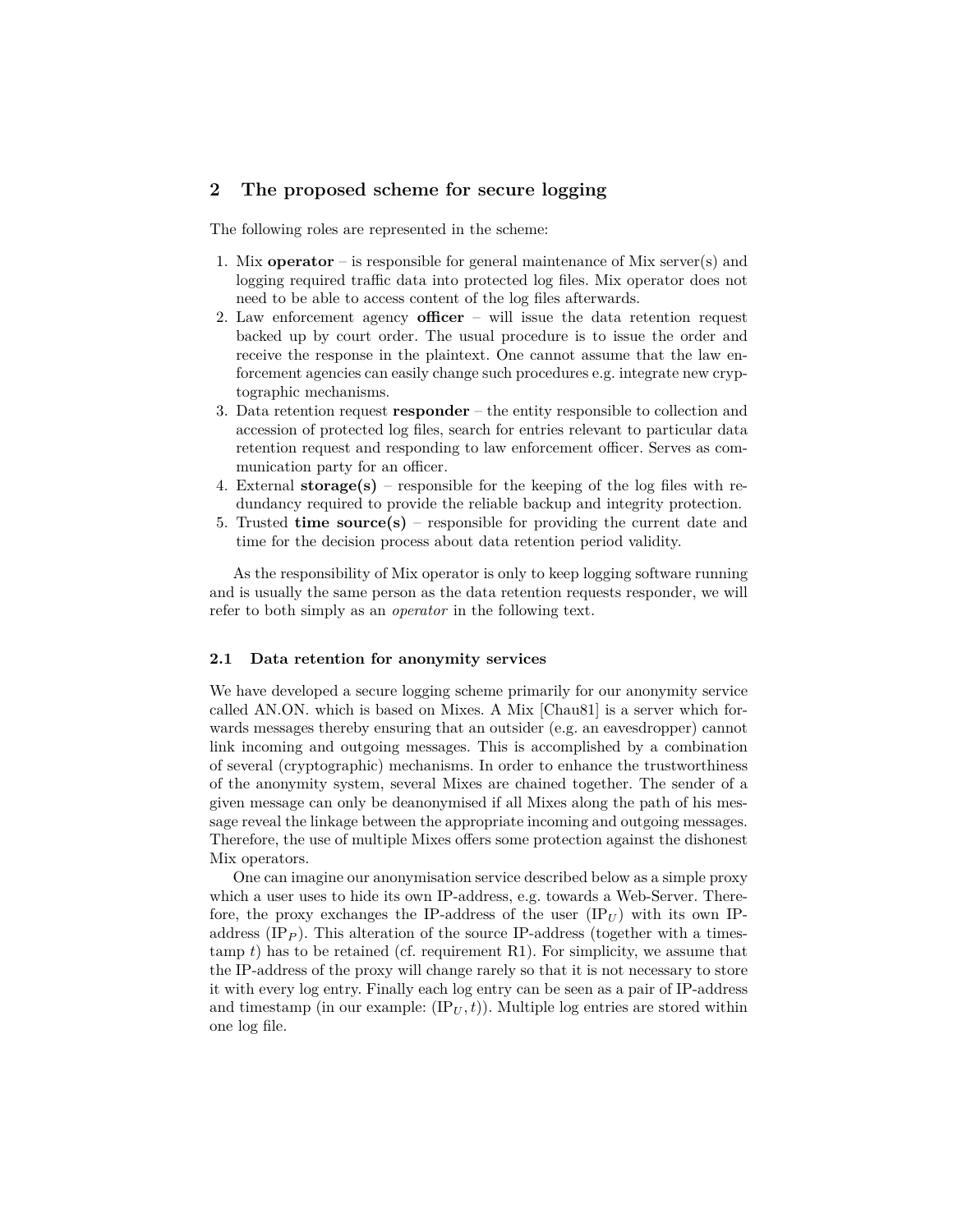In addition to the Mixes, which are the logging servers generating and storing the logged data, two other parties are relevant to our setting: the Mix operators and law enforcement agencies. Mix operator is a legal or natural person responsible for the operation of a given Mix, and for the implementation of data retention, which include includes answering the requests for retained data by the law enforcement agencies.

As IP*<sup>P</sup>* of the proxy will be visible in suspicious requests, the law enforcement agencies ask questions in the form of: "Who was using IP-address  $IP<sub>P</sub>$  at time  $t<sub>R</sub>$ ". In order to answer such questions we need to search through our log files for all records with timestamps  $t_i$  for which:  $t_R - \epsilon \leq t_i \leq t_R + \epsilon$ . The need for the parameter  $\epsilon$  reflects the fact that we cannot assume that all clocks of all servers are synchronised. The specific value of  $\epsilon$  is usually given by law through technical regulations.

In order to facilitate the search process, log entries are stored and organized according to increasing timestamps  $t_i$ . This is also the natural order they were generated by the proxy.

The logged data has to be stored encrypted and integrity protected (cf. requirement R4). The encryption ensures that the content of the logged data can not be revealed without the knowledge of the secret key. Of course this is only true, if the server which logged the data was not compromised at the time of the data logging. The advantage of encrypting the logged data is that the data can be protected using available (probably insecure) backup mechanisms. Note that because of this backup, it is in generally not possible to (provably) delete the retained data. So the "deletion" has to be accomplished by cryptographic means (e.g., by destruction of a decryption  $key^3$ ).

### **2.2 Confidentiality of the retained records**

Confidentiality can be achieved by either symmetric or asymmetric encryption<sup>4</sup>. Asymmetric encryption has the advantage that no secret key needs to be stored on the logging server but suffers from poor performance compared to the symmetric encryption. The use of symmetric cryptography leads to the problem where the secret key used for the encryption becomes vulnerable to attack. If the same key is used for the encryption of multiple log entries the attacker might be able to decrypt log entries generated *before* gaining control over the logging server.

As a compromise, we utilize a hybrid encryption scheme where the symmetric encryption is used for the log entries itself. The corresponding symmetric key *k<sup>r</sup>* is stored within the log file using asymmetric encryption.

<sup>&</sup>lt;sup>3</sup> Deletion of a single decryption key, which is not part of any backup, is much easier compared to ensuring that every backup copy of a given log file is deleted. This is especially true if the backup in place is not under full control of the operator of the anonymisation server itself. This in turn is the usually setting in dedicated hosting service scenarios.

<sup>4</sup> Basically we could also use tamper resistant trusted devices. But as such devices which are able to store large amount of logged data are not available for reasonable price to the operators of our anonymity servers we do not consider them here.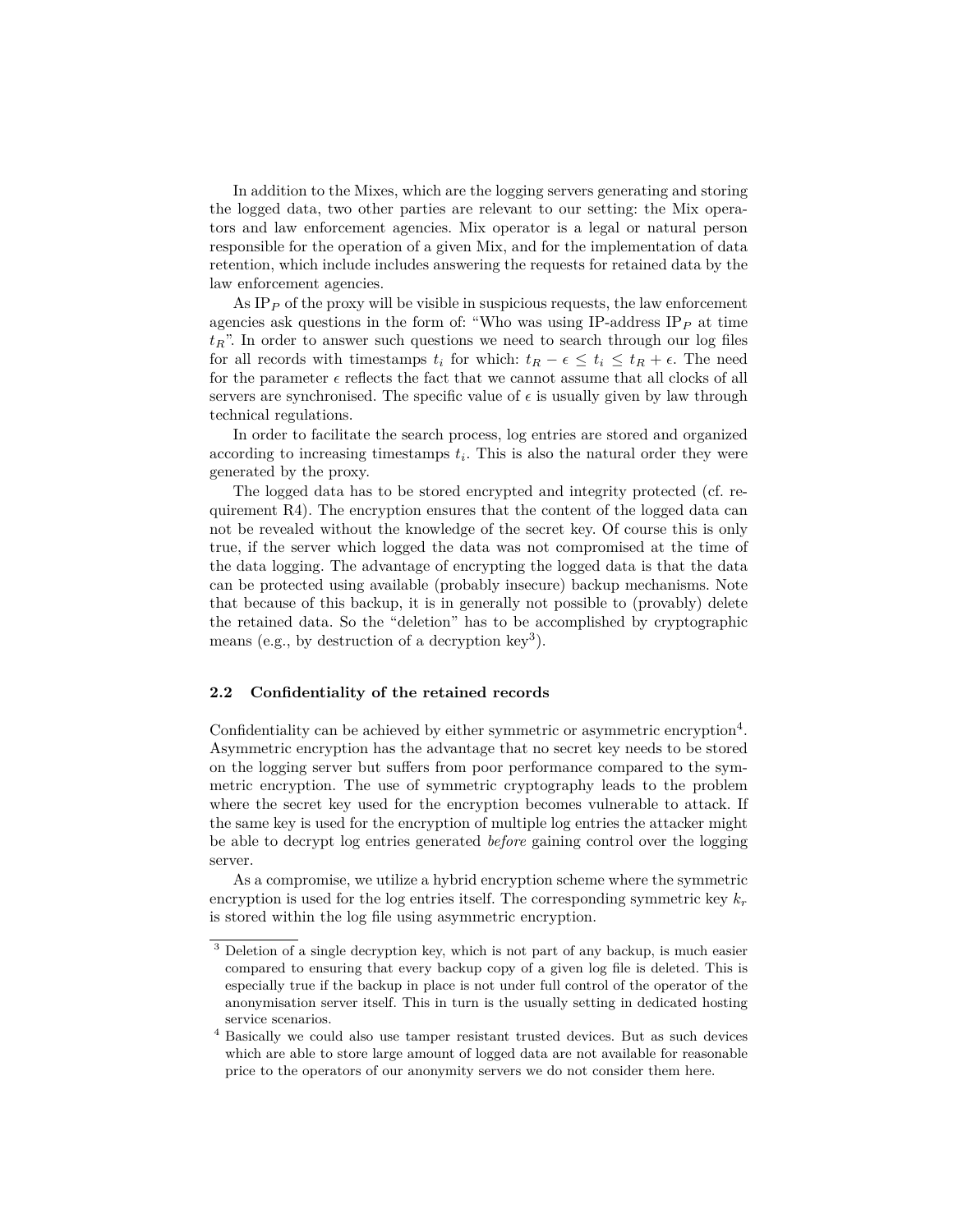We decided to store the private key on a trusted device. Here, trusted device is a device able to control access to the private key. Note that we use this trusted device not only to prevent unauthorised access of third parties to the private key. Additionally, the access to outdated log files (cf. requirement R2) is prevented and the risk that the operator is forced by the attacker to decrypt outdated log files is mitigated by the use of trusted device usage. Therefore, an important property of the access control to the private key implemented by the trusted device is, that it not only depends on proper authorisation (e.g. password of the operator) but *on the current time*. The idea is, that the trusted device denies decryption of a symmetric key if the related log file is outdated. Basically any device which has a TPM and fulfils the requirements on Sealed Storage of the Trusted Computing Group could be used. But as they are not yet widely deployed, we decided to use smart cards as a possible alternative.

#### **2.3 Integrity protection**

So far we have described the mechanisms used to protect the confidentiality of the log entries. Now, we want to explain how the integrity of a log file is protected. We need to prevent/detect modification of log entry, copying of a log entry to another position, truncation of the log file and completely replacing whole log file by forged one. Integrity of a single log entry can be verified through MAC generated during the authenticated encryption (GCM) of that log entry and position of log entry used as initialization vector for MAC computation prevents entry copying. Truncation of the log file is prevented by appending specifically computed last MAC value as a log footer. These defenses are the usual ones. Harder to prevent is the deletion of legitimate log file and creation of the completely forged one.

In order to prevent this attack it is sufficient to protect the integrity of the *key binding* record containing key value for particular time period. We propose multiple mechanisms to achieve this kind of protection, namely: digital signatures, distribution and trusted timestamping. As for every single mechanism the security depends on different assumptions, we propose to use all of them for enhanced protection.

The "digital signature" mechanism means that the logging server signs the encryption of the *key binding* record. Note that the private signature key used by the logging server has to be changed frequently (in our case on a daily basis). Otherwise an attacker might generate a valid signature even for a log file generated before the logging server was compromised. In order to facilitate the key installation and management process, the digital signature key pairs can be generated in advance (e.g. one for each day of the year). The date (*d*) for which a given key pair is valid is encoded as the validity period of the public certificate of the signature test key.

The "distribution" mechanism means that every artefact involved in the integrity verification process should be distributed in a way so that it is hard for the attacker to manipulate all of the copies simultaneously. One way to achieve this is to utilise censorship resistant P2P-networks such as FreeNet [CSWH00]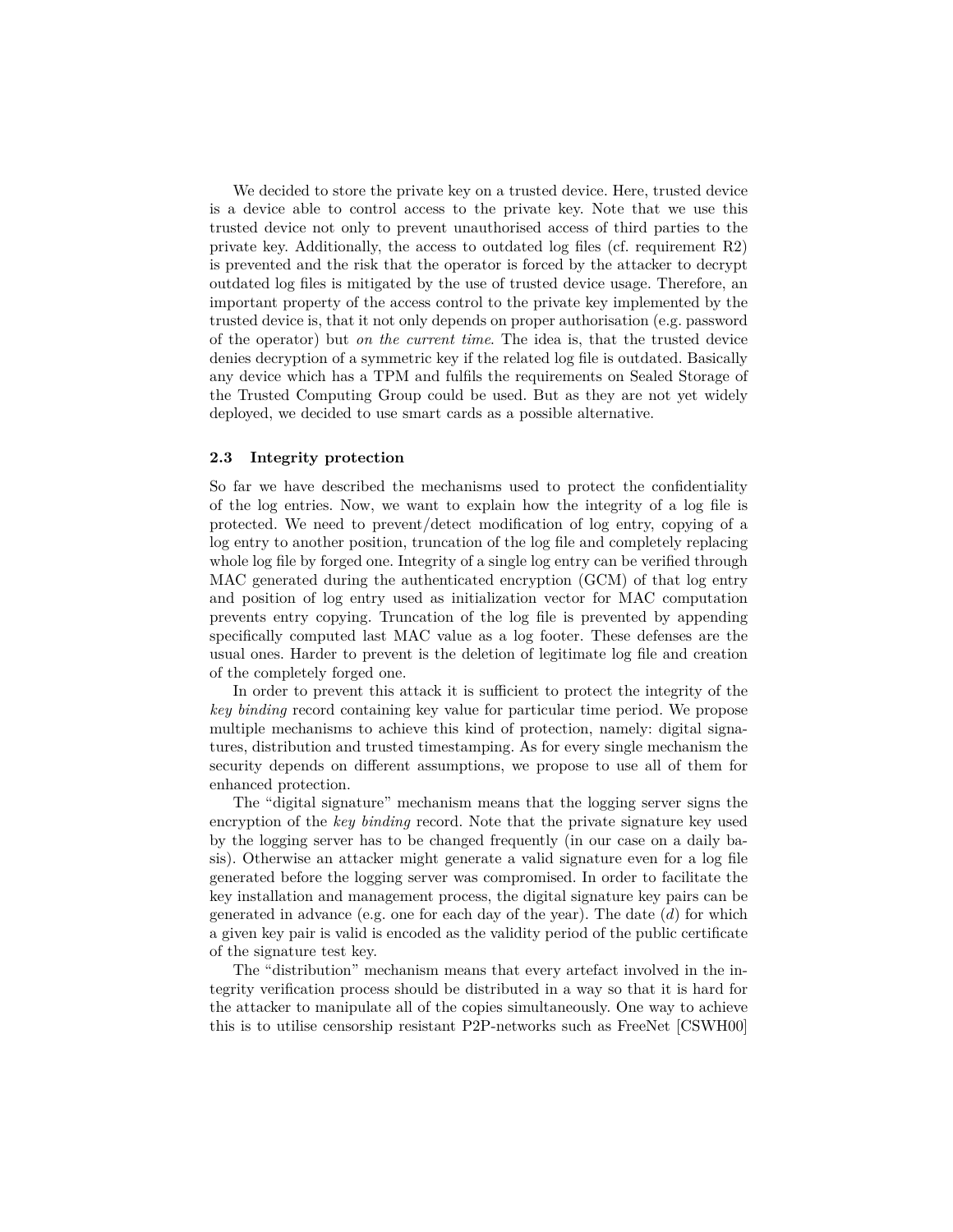or Free Haven [DiFM00]. Another possibility is to send an artefact to a number of people. In order to prevent denial of service attacks by compromising only one copy, some form of threshold voting can be introduced. The set of artefacts to be distributed should include at least a hash value of the encryption of the pair  $(k_r, d)$ . If digital signatures are used, the public key certificates should be distributed immediately after their generation.

The "trusted timestamping" mechanism means that every artefact mentioned above should be timestamped. As mentioned in section 2.2 and further explained in section 2.4, trusted timestamping servers are already used to prevent access to outdated log entries. Thus, we can use the same set of servers with little reorganization.

#### **2.4 Trusted timestamping servers as reliable time source**

For the enforcement of data retention period, the smart card needs to know the current date. Smart cards usually do not have an internal clock. Therefore, the current date has to be set from the outside. An operator can set the current date, but this introduces the risk of operator being forced to set an expired date, enabling the attacker to get access to outdated log entries.

In order to mitigate this risk, we decided that the only the source of time for the smart card should be (external) trusted timestamping servers (TTS). Therefore, an additional logical step is introduced in the process of answering data retention requests, which is activated during every key recovery process. When a key recovery from the smart card is requested, the smart card creates its own unique nonce, sends it to the PC application which then creates a time stamp request according to the "Internet X.509 Public Key Infrastructure Time-Stamp Protocol (TSP)" [RFC 3161] for every TTS with this nonce included. The TSP requests are then sent to the trusted time servers<sup>5</sup>. The smart card verifies the signed TTS responses, including its own challenge nonces and eventually updates the internal time according to the time stamps provided (i.e. by means of some majority decision algorithm). Note, that the public certificates of the trusted time servers can be installed immutably on the smart card during initialisation.

#### **2.5 Fair exchange protocol for proof of released retained data**

In case of a finished law trial, the defendant should able to obtain a list of these retained data which were available to police investigation, even when not used as evidence against him. If we like to provide such feature during the process of secure logging (which may potentially increase thread towards operators) with a robust proof based on digital signatures, a signed receipt for the data released to the police needs to be created. Some kind of fair exchange protocol [**?**] can be used to obtain a signed receipt in exchange for the data, but two main problems

<sup>5</sup> As the smart card itself has no ability to directly communicate with time servers we use the PC console as a transparent proxy, with no possibility to undetectably modify TTS response.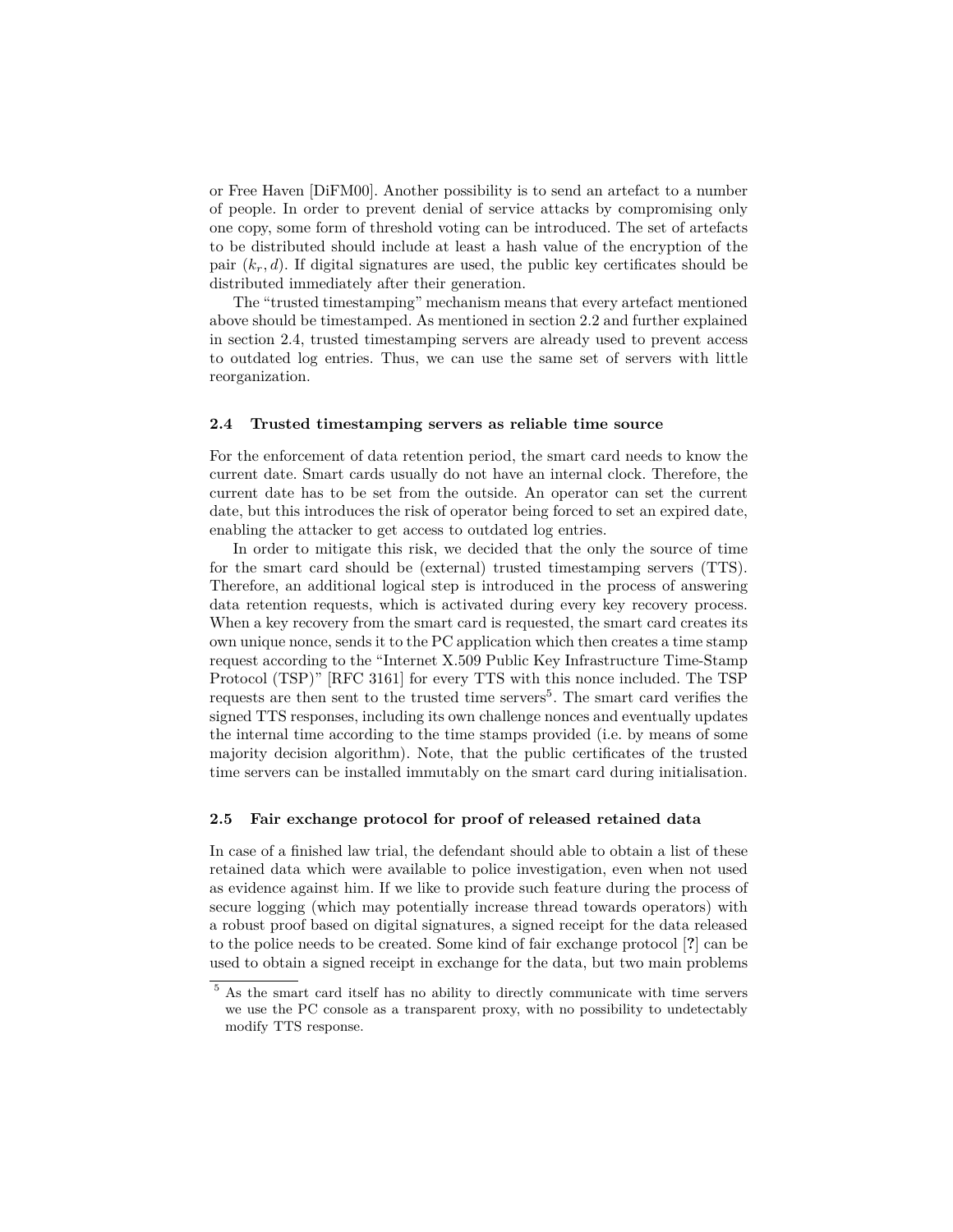remains to be solved: a) place of storage of receipt and b) storage of retained data corresponding to receipt and linking meta-information.

The signed receipts should not be stored by operators (or any other single entity) only, otherwise they may become prime attacker target either by an attacker that likes to obtain information about released data or by law enforcement agency to destroy proof of this release. Both facets of attack can be solved by delinking a receipt from the released data. When such a receipt itself does not leak any information about the corresponding retained data, obtaining them makes no sense for attacker (but special attention needs to be given to side channel attacker – e.g., increased amount of receipts during large scale investigation). It can be also immediately and publicly distributed (e.g., via services providing censorship resistance) to prevent the second thread (receipt destruction).

But we have a chicken and egg problem here – the released data need to be stored for the receipt to makes sense after delinking, yet released data should be kept secret to protect ongoing investigation and privacy of (innocently) involved persons. Therefore, critical part of receipt verification – released retained data itself – cannot be publicly distributed (e.g., Eternity service) to protect against censorship. Trusted third party can be used to solve whole problem of keeping corresponding data (and optionally also receipts) and released it only to intended recipients. But such party is vulnerable to pressure and compromise.

Note that operator neither genuinely want to nor legally can store the released data itself as he is obligated to destroy all retained data after data retention period is over. Duration of this period is robustly enforced by smart card combined trusted time servers. Modification of this process for released data will negate obtained benefits of reduced attack surface, especially because of fact that released retained data are of particular interest to a potential attacker.

#### **2.6 Overall overview**

The overall process of initialisation, generation of log entries and answering law enforcement requests consists from the three groups of actions - smart card initialization, generation of retained log entries and eventually answering the law enforcement request.

The following steps are executed only once during smart card initialisation:

- 1. The public certificates of the signature keys of the trusted timestamping servers are immutably stored on the smart card,
- 2. A unique RSA-2048 key pair is generated on-card (the private key never leaves the card),
- 3., 4. The public key *c* is exported to the logging server.
	- 5. After this initialisation, the logging server can generate encrypted and integrityprotected log files as described in section 2.

Finally, a request for the retained data is answered by executing the following steps:

6. The log files in question (according to the date) are transferred to a dedicated machine used for a processing of data retention requests.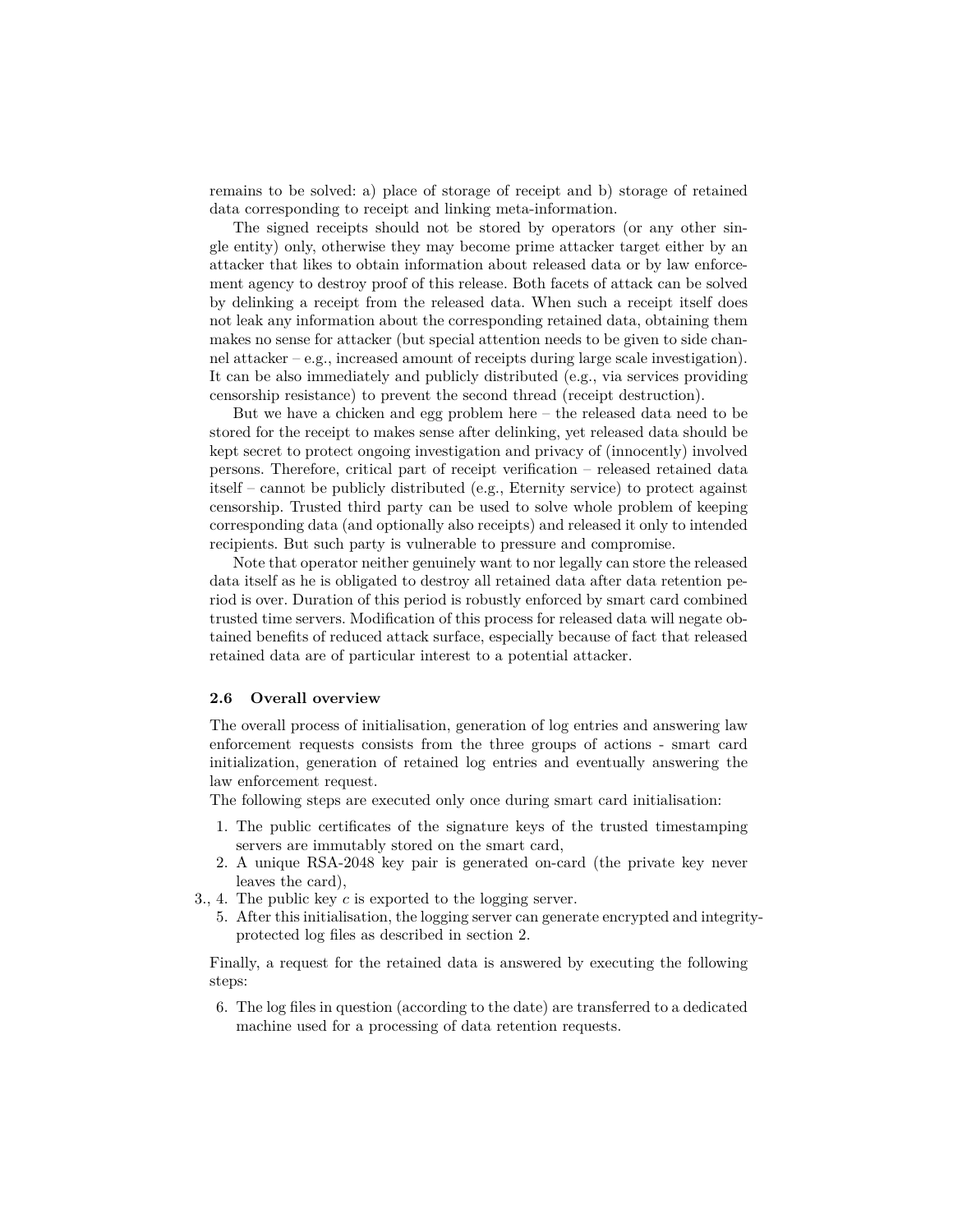- 7. After initialization of the log file processing tool, the basic log file integrity is verified according to V1 and V2 of section 2.3.
- 8., 9. The smart card is inserted into the reader connected to the dedicated machine. The user authenticates himself with his user PIN. Note, that in the case that the smart card reader has its own display and keypad, the PIN is entered directly on the smart card reader and not on the dedicated machine.
	- 10. The block with encrypted key *k<sup>r</sup>* necessary to access log file is sent to the smart card.
- 11.,12. The smart card generates the nonces used for the requests to the remote trusted timestamping servers. These requests are generated by the log processing tool and sent to the trusted timestamping servers (step 12). The responses from the trusted timestamping servers are received and relayed by the log processing tool to the smart card. The smart card verifies the validity of the received timestamps.
	- 13. The smart card decrypts the encrypted value of *kr*. If the enclosed value *d* is still valid (inside data retention period), the smart card calculates *k* and returns *k* to the log processing tool.
	- 14. The log processing tool searches for the requested records and generates a report which can be sent to the law enforcement agency.

### **2.7 Remarks on the practical implementation**

We used the smart card with JavaCard platform for our implementation. Aside from the mechanisms explained above, we implemented separate roles – privileged and user level access with different set of functions accessible only after PIN authentication. Note that smart card readers with integrated keypads should be used so that "phishing" of PINs, e.g. through a compromised PC console, is not possible.

Logging performance was demonstrated to be very good, as in case of our AN.ON system a single log entry requires less than 20 bytes with the cryptographic time overhead being less than 0.25 *µ*s on AN.ON server.

Searching performance via our dedicated search tool for locating entries relevant to data retention request is also sufficient. The mostly used servers of our AN.ON system generated log files with speed of roughly 85000 blocks per day. Because each block contained 128 log entries, the whole log file contains more than 10 million log entries. Altogether the processing time needed by our tool was less than 30 seconds for the search leading to roughly 2800 log entries (reasonable number w.r.t. typical data retention request)) is negligible compared to the overall time need for answering a request by the law enforcement agency (i.e. checking the validity of the request itself, transferring the right log files to the dedicated machine, obtaining the decryption key from the smart card etc.). In summary, we conclude that our logging scheme fulfills the requirement R3.

The algorithms chosen for the implementation (RSA 2048 bits, GCM-AES, OAEP mode with SHA2-512) were selected to provide adequate protection for the present and future years according to the currently recommended standards.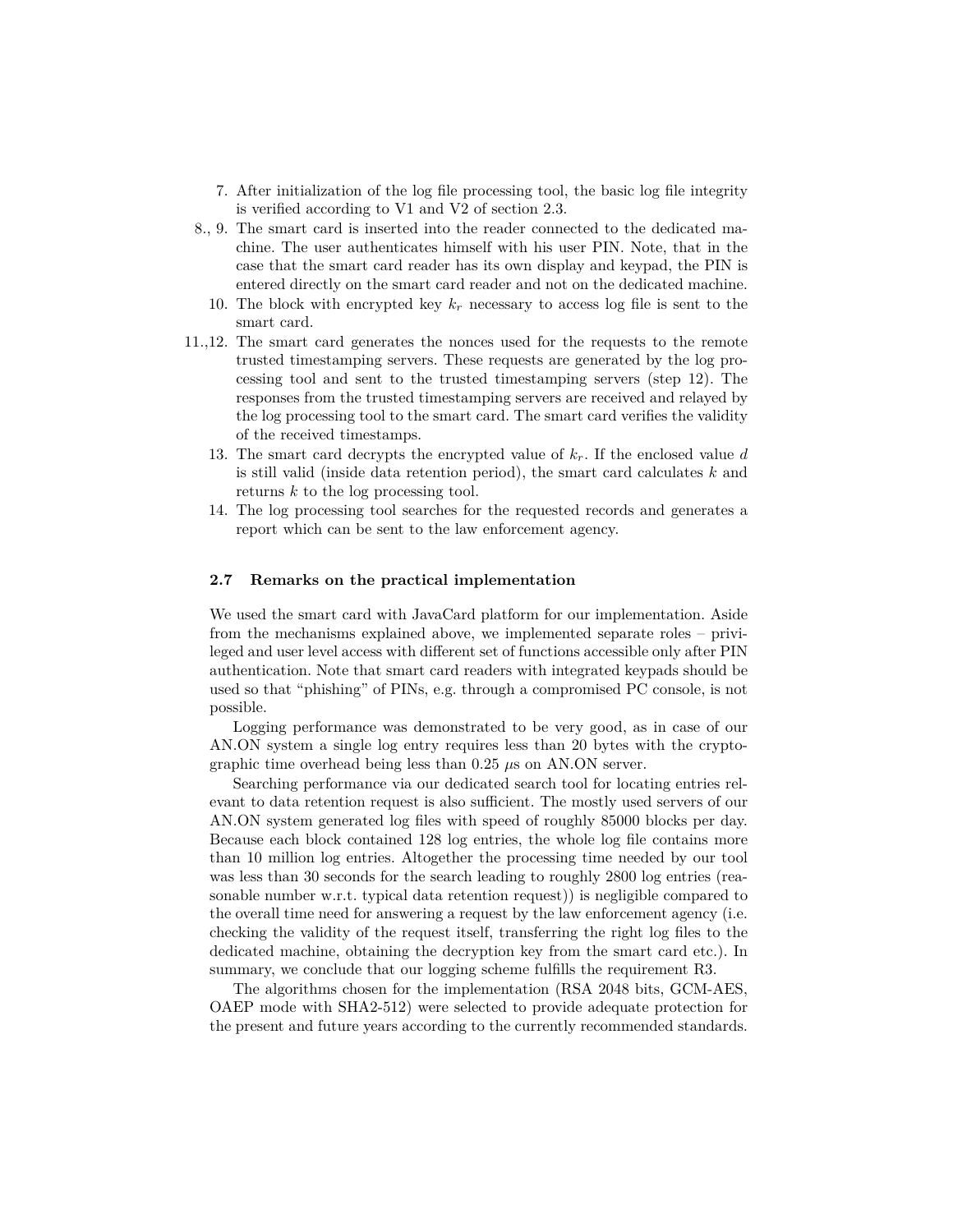We were not limiting ourself in selection by the technical possibilities of current smart cards (which are usually supporting SHA-1 algorithm, even when this algorithm is not recommended for the new applications – for example). Such a selection in turn required to implement selected algorithms in software, when smart card hardware support was presently missing. Therefore, the time required for retrieval of one key was approximately 90 seconds with the current setup. Nevertheless this time period is still practically useful, provided that the law enforcement agencies do not request hundreds of files per day. Smart cards with hardware support for SHA-512 algorithm will provide key recovery process within few seconds.

Further details of the practical implementation are provided in [**?**, KS09]

### **3 Discussion of practical usability of retained data**

TBD: some thoughts similar to paper from summer school in Brno and reference

# **4 Experience with data retention requests**

TBD: real world experience with retention requests so far

# **5 Conclusions**

The compliance with the new data retention directive introduces not only benefits for the law enforcement agencies, but also additional risks for the users and operators of the communication service need to be mitigated. We have proposed, implemented and start into the practical usage a secure logging service based on a combination of log file encryption, key recovery with smart cards and data retention period enforcement via trusted timestamping servers. Several categories of attackers with different capabilities and levels of access to the system were analyzed.

The main contribution lies in the design and implementation of a practical system that allows logging required data with only modest impact on performance of our anonymity service, which complies with the legal requirements and does provide additional protection for the holder of cryptographic secrets necessary to access the logged records. The records can be accessed only if a cryptographic smart card and its owner are present and the retained data is not outdated. An operator cannot be forced to reveal logged records outside the data retention period, because the period is enforced directly on the smart card with the help of trusted timestamping servers.

The log data of selected German AN.ON servers are protected with the proposed mechanism since 1st January 2009.

TBD: still true? - So far, we did not receive any valid request for retained data from the law enforcement agencies. Therefore, at present, we can not evaluate how efficiently will the large number of log entries be handled, and we hope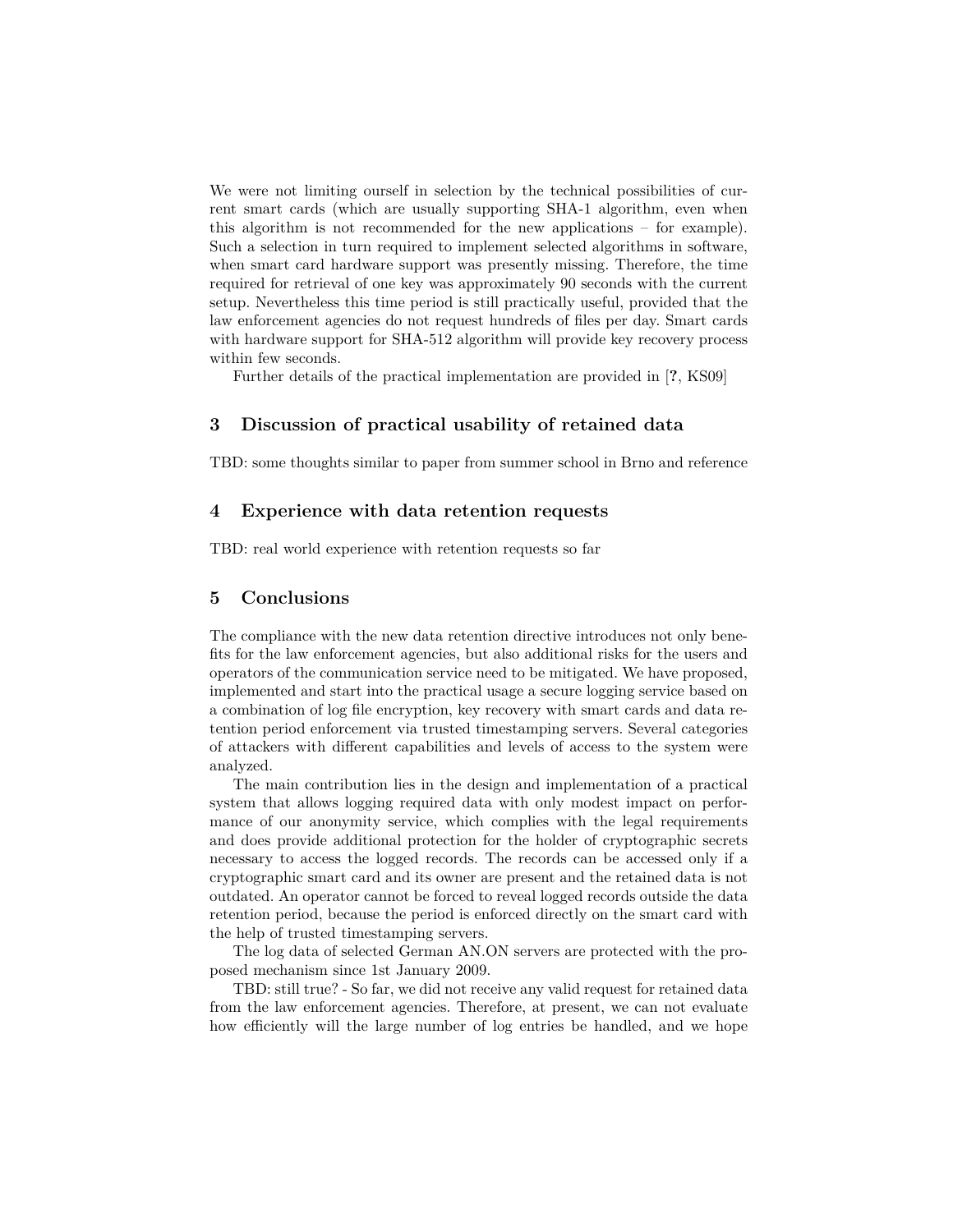to provide further practical details in the near future. TBD: example of data retention request

TBD: what is the state? The separate and quite complicated problem discussed is the problem of receipt creation. These receipts will contain provable information on all of the retained data that were released to the law enforcement agencies and serve as a official record (e.g., based on digital signatures and fair exchange protocols). While a seemingly straightforward task, the solution to this problem will have to avoid introduction of new risks for an operator (caused by possession of additional sensitive data on his side). Additional requirement that complicates the problem further is a need for a protection of the AN.ON users' privacy. The official record itself must not reveal any sensitive information (e.g. content of the retained data) to an outsider.

# **References**

- [Acco05] Rafael Accorsi: *Towards a secure logging mechanism for dynamic systems*; in Proc. of the 7th IT Security Symposium, São José dos Campos, Brasilien, November 2005.
- [BeBK08] Stefan Berthold, Rainer Böhme, Stefan Köpsell: *Data Retention and Anonymity Services*; Proc. The Future of Identity in the Information Society - Challenges for Privacy and Security, FIDIS/IFIP Internet Security & Privacy Fourth International Summer School, Springer, Boston, IFIP Advances in Information and Communication Technology, volume 298, 2009, 92–106.
- [BeFK00] Oliver Berthold, Hannes Federrath, Stefan Köpsell: *Web MIXes: A System for Anonymous and Unobservable Internet Access*; Proc. of Privacy Enhancing Technologies Workshop (PET 2000), Springer, Berlin / Heidelberg, LNCS 2009, July 2000, 115–129.
- [BeYe97] Mihir Bellare, Bennet S. Yee: *Forward integrity for secure audit logs*; Technical Report, University of California at San Diego, Dept. of Computer Science & Engineering, 1997.
- [Chau81] David Chaum: Untraceable Electronic Mail, Return Addresses, and Digital Pseudonyms. Communications of the ACM 24/2, 1981, 84–88.
- [CSWH00] Ian Clarke, Oskar Sandberg, Brandon Wiley, Theodore W. Hong: *Freenet: A Distributed Anonymous Information Storage and Retrieval System*; Proc. of the Workshop on Design Issues in Anonymity and Unobservability, Berkeley, CA, Springer, Berlin / Heidelberg, LNCS 2009, July 2000.
- [DiFM00] Roger Dingledine, Michael J. Freedman, David Molnar: *The Free Haven Project: Distributed Anonymous Storage Service*; Proc. of the Workshop on Design Issues in Anonymity and Unobservability, Berkeley, CA, Springer, Berlin / Heidelberg, LNCS 2009, July 2000.
- [DiMS04] Roger Dingledine, Nick Mathewson, Paul F. Syverson: *Tor: The Second-Generation Onion Router*; Proc. of the 13th USENIX Security Symposium, August 2004, 303–320.
- [GrVi05] David A. McGrew, John Viega: *The Security and Performance of the Galois/Counter Mode (GCM) of Operation*; Proc. of Progress in Cryptology – IN-DOCRYPT 2004, Springer, Berlin / Heidelberg, LNCS 3348, 2005, 343–355.